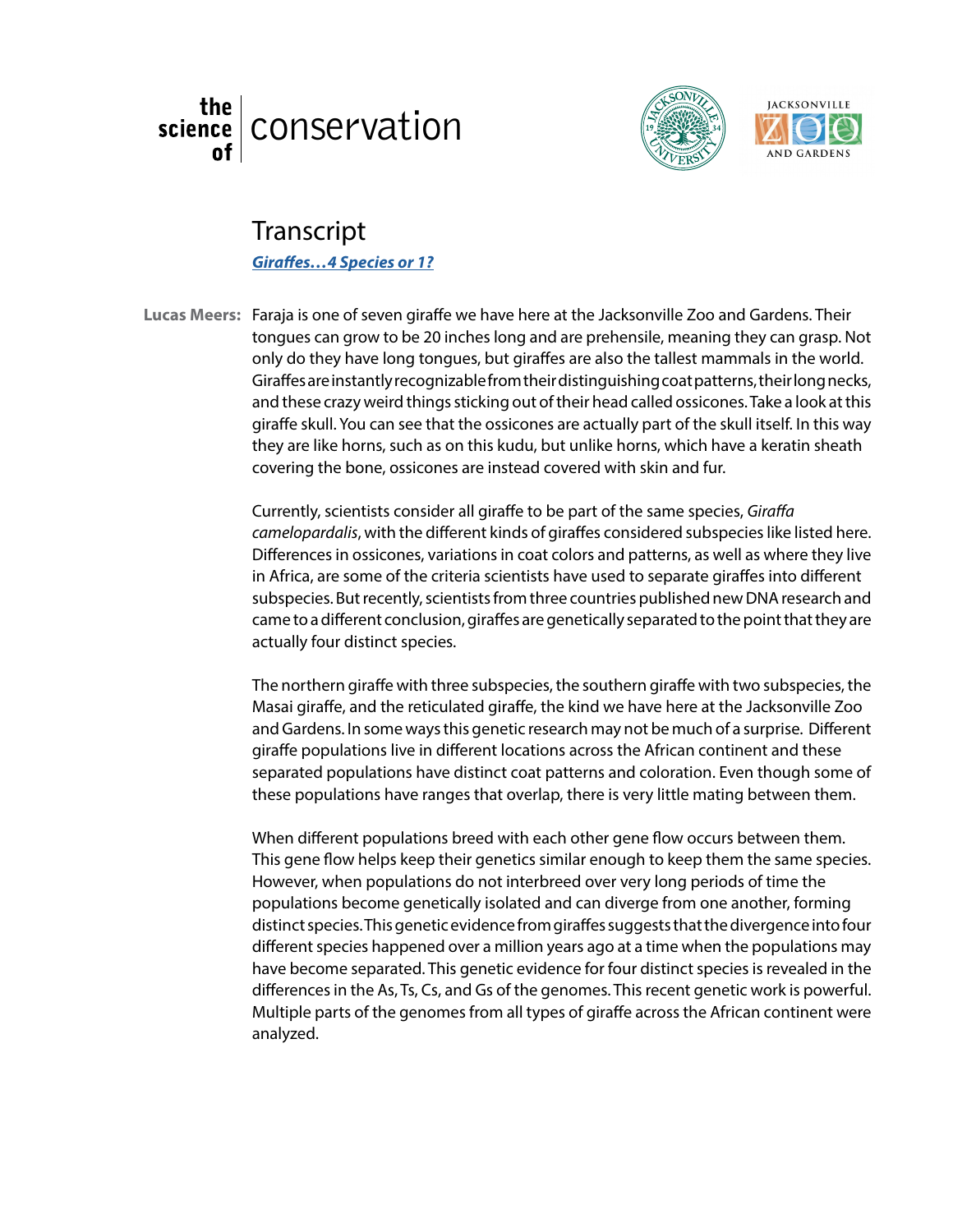

Julian Fennessy, one of the scientists involved in this work and head of the Giraffe Conservation Foundation in Namibia, was recently at the Jacksonville Zoo and Gardens.

- Julian Fennessy: Four species of giraffe or one? You know, this is the question that's come up lately and based on our conservation work and working closely with geneticists in Germany, we've been able to show that there's really four distinct populations. While they look distinct—I think physically they look very distinct, they have different numbers of ossicones as well in the different areas, and if they are distinct then we need to manage them very distinctly. For biodiversity reasons we shouldn't be mixing them up, so that was the baseline of why we did this work. Hopefully, moving forward, we can continue that work, better understand the different populations and the genetics is really the foundation of the future.
	- Lucas Meers: Genetic analysis is being used more and more to understand populations as well as the evolution of a wide range of animals, and over the past decade genetic research has been revealing secrets about giraffes, such as the relatedness of the African populations and the possibility of multiple species.

No one study is definitive, and the debate over how to categorize these animals will continue. However, the conservation implications of this study are clear. You see, if all giraffes are considered the same species, then their wild population numbers may not be considered dire, but if they truly are four distinct species then their outlook changes considerably.

Julian Fennessy: Currently we estimate about a hundred thousand giraffe in Africa and that's been a decline of more than 40% in the wild. So if we look at different types of giraffes, some of those species have declined by almost 95% in those three decades. Then we've got the next group of reticulated giraffe that have declined by, give or take, almost 80% in the wild in three decades.